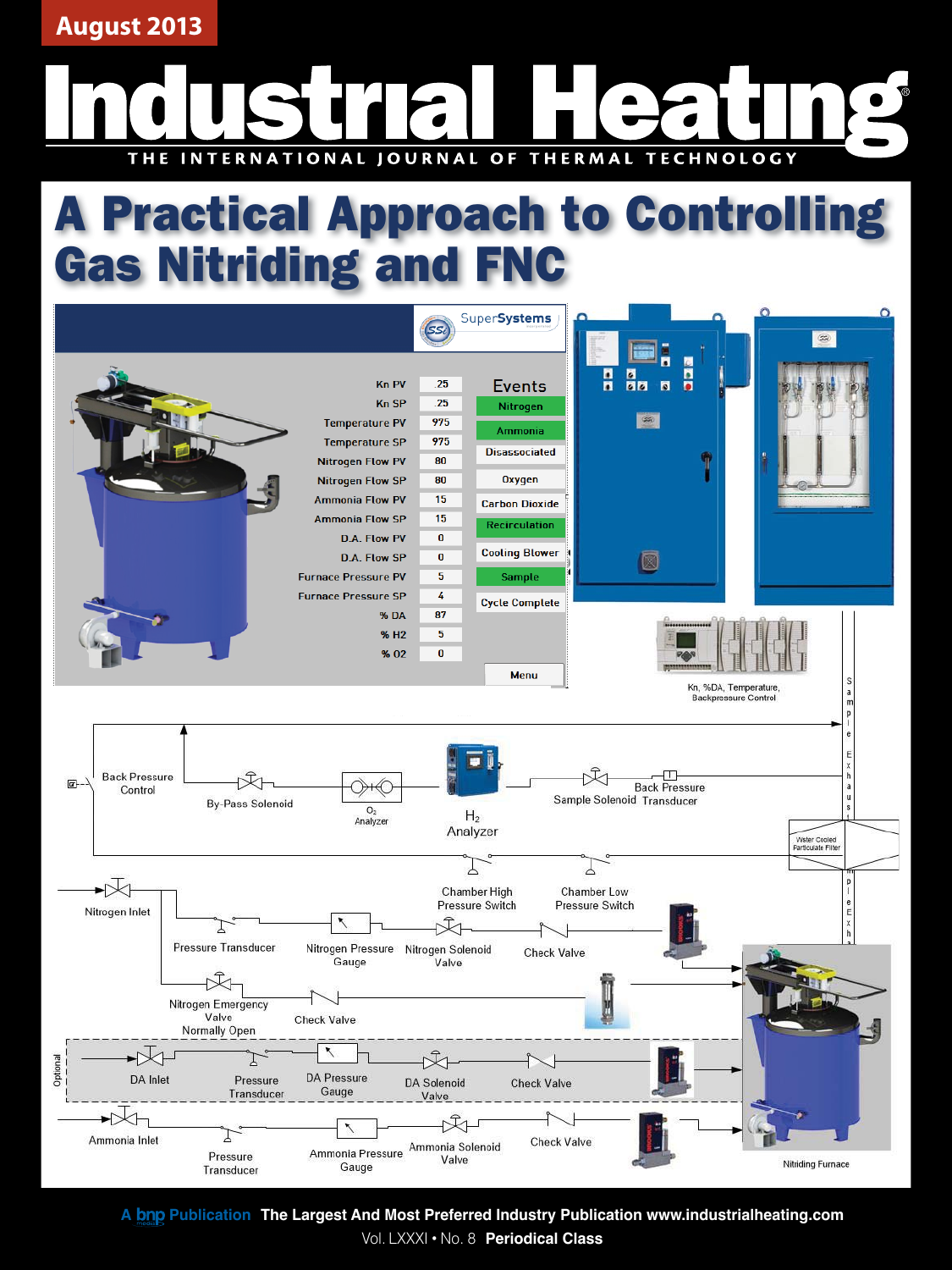## **A Practical Approach to Controlling Gas Nitriding and FNC**

**Stephen Thompson – Super Systems, Inc.; Cincinnati, Ohio**

**For most of its history, heat treating has been controlled manually. Operators would observe readings from gauges connected to sensors and, if changes to the atmosphere were needed, manually adjust heat, carbon or other outputs.** 



 **Fig. 2. Use of water burette in testing %DA**

ver the last 30 years, tech-v nology has allowed heat n treaters to automate those processes by using relay conver the last 30 years, tech-<br>
nology has allowed heat<br>
treaters to automate those<br>
processes by using relay con-<br>
trols and intelligent process loop controllers that constantly monitor atmospheres and adjust outputs as needed. This kind of automation results in repeatability, traceability and higher quality at lower costs. In this paper, I will discuss different technologies used in the past and the application of new technologies used today, particularly in nitriding and ferritic nitrocarburizing.

 Before discussing these technologies, it is important to establish definitions for nitriding and ferritic nitrocarburizing and related terms.

#### **Defi nitions**

Both nitriding and ferritic nitrocarburizing (FNC) are processes that use nitrogen and carbon to create case in steel that enhances wear resistance, corrosion resistance and anti-scuffing properties, all without distortion due to lower temperatures or rapid quenching.

**Nitriding** is a thermochemical treatment in which gaseous ammonia  $(NH_3)$ reacts at the surface of steel at temperatures needed to diffuse nitrogen  $(N_2)$  into iron. Temperature is controlled between 975-1050˚F (524-566˚C). The reaction of  $NH<sub>3</sub>$  with steel causes nascent nitrogen to diffuse into iron and create case.

**Ferritic nitrocarburizing** (FNC) involves two sets of reactions that occur simultaneously yet independently. The

first reaction is nitriding, and the second is nitrocarburizing. Nitrocarburizing is a thermochemical treatment similar to nitriding in that it changes the properties of the metal. Nitrocarburizing, however, involves the addition of carbon at 1060˚F (570˚C) to produce a thin layer of iron carbonitride and nitrides, commonly referred to as "white layer" or "compound layer." The source of carbon can be natural gas, propane, endothermic gas or carbon dioxide  $(CO<sub>2</sub>)$ .

**Dissociated ammonia** (DA) is the result of splitting ammonia into the atoms of which it is made. The dissociated ammonia yields one atom of nitrogen and three atoms of hydrogen.

**Nitriding potential**  $(K_N)$  is a derived measurement of an atmosphere's potential to allow for the diffusion of nitrogen into a material – specifically, in this case, iron.  $K_N$  is mathematically defined in Equation 1.

$$
K_N = pNH_3 / (pH_2)^{3/2}
$$
 Eq. 1  
where p denotes partial pressure.

#### **Traditional Control**

Traditionally – and often still today – nitriding and FNC are controlled by temperature, time and flow. A metallurgical lab verifies the process, and process variables can be adjusted based on the results of the lab's analysis. Pressure in the furnace is controlled with a manual valve or oil bubbler (Fig. 1) where the gas passes through oil to create 1-4 inches of back pressure.

 A water burette is used to test the percentage of dissociated ammonia, %DA (Fig. 2).  $NH<sub>3</sub>$  is 100% soluble in water and serves as a reliable way to measure the %DA with the remaining gas being composed of nitrogen and hydrogen. With this method, the furnace exhaust gas is passed through a vertical burette chamber and then sealed at the inlet and at the outlet. A valve is then opened at the top, where distilled water flows down and absorbs any unreacted  $NH<sub>3</sub>$ . The water will stop flowing once the  $NH<sub>3</sub>$  is consumed.

 The dissociation of the gas in the furnace can be determined based on the scale shown on the burette. Because of the water source, gas purging of the burette and operator interpretation of the water level, the measured %DA may vary from the actual %DA. Gas flows are controlled manually and adjusted based on metallurgical results and the burette reading. Purging of the vessel to eliminate  $O_2$  is strictly based on time, which is determined by flow and furnace volume. All of these factors increase the chance of variability in results and reduce process repeatability.

#### **Automated Control**

Automated control for both nitriding and FNC processes is based on temperature, time and flow as well as measurement of hydrogen, oxygen, carbon monoxide  $(CO)$  and  $CO<sub>2</sub>$ . In nitriding, hydrogen is the only variable that must be measured as a result of the reaction of  $NH<sub>3</sub>$  during dissociation. The reason for this is that there will be three corresponding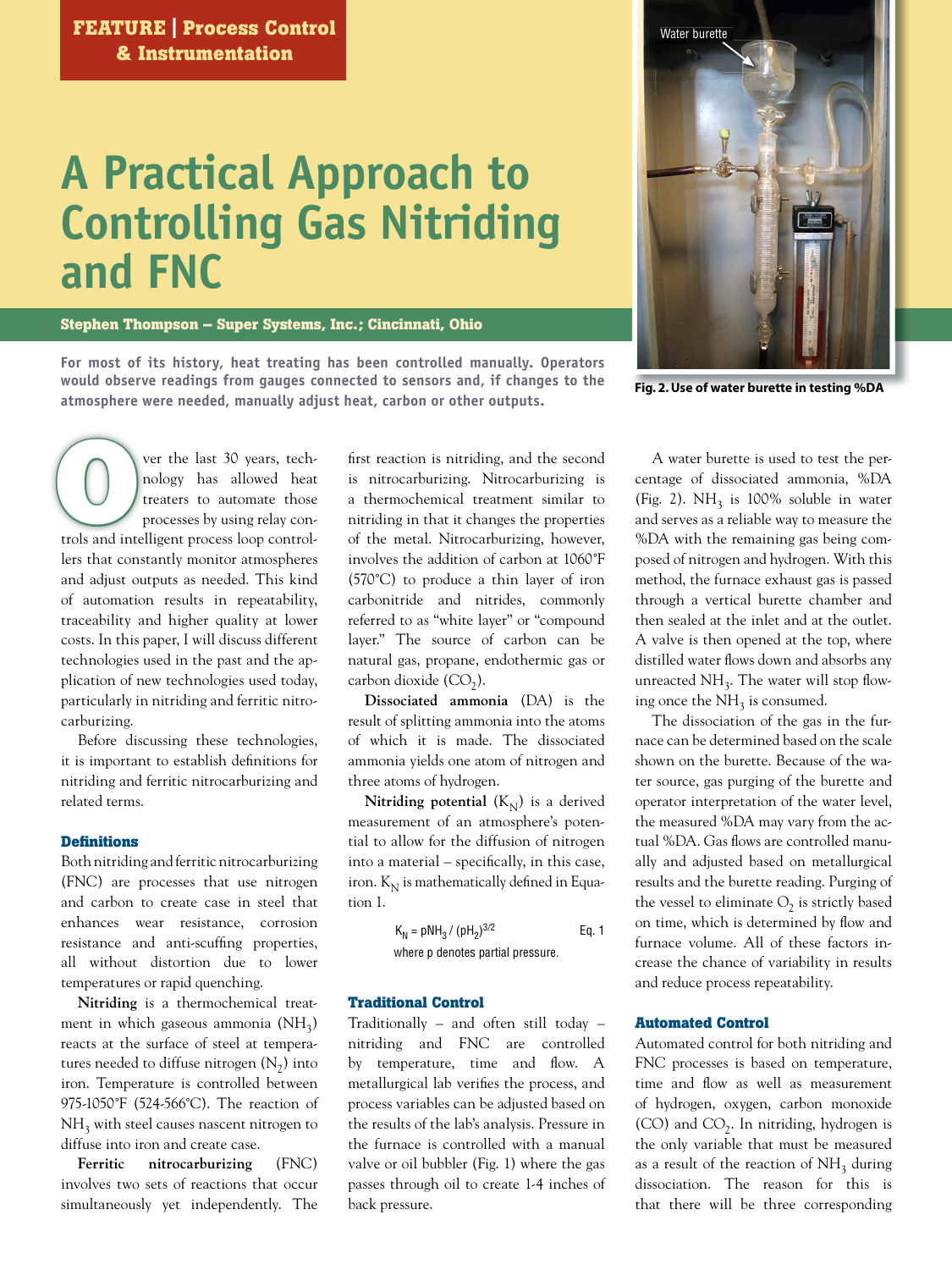

hydrogen atoms (Equation 2) for each nitrogen atom, both before and after this dissociation.

$$
NH_3 \longleftrightarrow N+3H \qquad \qquad Eq. 2
$$

 Table 1 shows the relationship between specific values for %DA and  $K_N$ . When measuring hydrogen, the amount of nitrogen present is known. When an atmosphere contains 75% hydrogen and 25% nitrogen, full dissociation is achieved. A hydrogen concentration lower than 75% will result in unreacted  $NH<sub>3</sub>$ . For example, an atmosphere with 50% DA  $(K_{N}$  of 2.18) and 37.5% hydrogen will yield a residual  $NH<sub>3</sub>$  of 50%.

 Controlling a single- and dual-stage nitriding process is generally straightforward when  $NH_3$  or dissociated  $NH_3$  gas is utilized. Single- and dual-stage processes are controlled on the basis of temperature, time, flow control and the measurement of hydrogen. This process becomes more complicated when a diluent, such as nitrogen, is introduced. The purpose of using  $N_2$  is to increase the %DA and lower the nitriding potential. When  $N_2$  is provided from a source other than the  $NH<sub>3</sub>$  reaction, more nitrogen will be present in the atmosphere. Therefore, the  $N_2$  (along with the  $NH<sub>3</sub>$ ) must be metered for the calculation to compensate for the presence of additional  $N_2$  that is not a result of the catalytic reaction of  $NH<sub>3</sub>$ .

Why not measure  $NH<sub>3</sub>$  instead of hydrogen for the nitriding process? The answer is simple.  $NH<sub>3</sub>$  must be measured with infrared technology and cannot be reliably used in the calculation due to the non-dispersive infrared (NDIR) frequency range and zero drift associated with it. Gases such as  $CH_4$ ,  $CO_2$  and CO have a more measurable frequency range that provides accurate and repeatable results when using NDIR. Hydrogen is highly conductive and easily measured using thermal-conductivity technology.

 Thermal conductivity – the measure of a gas's ability to conduct heat – is costeffective and extremely stable. Recalibration, though not frequently needed, can be easily performed. Hydrogen is seven times more conductive than air and will transfer more heat when present, meaning that the sensor will require more energy. The thermal-conductivity cell measures the energy required to maintain a specific temperature and accurately calculates hydrogen (Fig. 3). It is important to note that the temperature at which the thermalconductivity cell operates must be below that of the temperature of dissociation of NH<sub>3</sub>. Many hydrogen cells operate at temperatures above 900˚F (773˚C).

 Oxygen sensors are used to verify purging of the vessel. Electronic flow meters, with feedback, allow for automatic adjustment of  $NH_3$ , DA and  $N_2$  gases based on the calculated  $K_N$  as a result of the measured hydrogen. This shortens purge time and reduces the amount of nitrogen used in the process.

 FNC is similar to nitriding but with the addition of a carbon-bearing gas. When controlling FNC, hydrogen is one of a number of variables that must be considered. With the use of  $CO<sub>2</sub>$  (common in pit-type furnaces), there is a reaction with hydrogen that produces CO to create carbon activity ( $K_C$ ; Equation 3).

$$
K_C = p(CO_2) p(H_2) / p(CO) p(H_2O)
$$
 Eq. 3  
Where p denotes partial pressure.

 Also, endothermic gas is commonly used in batch-type furnaces that have 40%  $H_2$ , 20% CO and small amounts of  $CO<sub>2</sub>$  (Fig. 4). With the addition of these gases,  $K_C$  must be controlled in addition to  $K_N$  to provide the needed metallurgical reaction of nitriding and nitrocarburizing.

 $CO$  and  $CO<sub>2</sub>$  are both measured reliably with infrared technology (Fig. 5). It must be noted that the infrared cell technology must be compatible with  $NH<sub>3</sub>$  and water

| Table 1. Relationship of percentage<br>dissociated ammonia (%DA) to nitriding<br>potential $(K_N)$ |         |  |  |  |  |  |  |  |
|----------------------------------------------------------------------------------------------------|---------|--|--|--|--|--|--|--|
| % dissociated ammonia                                                                              | $K_{N}$ |  |  |  |  |  |  |  |
| 1.33                                                                                               | 986.67  |  |  |  |  |  |  |  |
| 2.67                                                                                               | 344.13  |  |  |  |  |  |  |  |
| 6.67                                                                                               | 83.48   |  |  |  |  |  |  |  |
| 13.33                                                                                              | 27.41   |  |  |  |  |  |  |  |
| 20.00                                                                                              | 13.77   |  |  |  |  |  |  |  |
| 26.67                                                                                              | 8.20    |  |  |  |  |  |  |  |
| 33.33                                                                                              | 5.33    |  |  |  |  |  |  |  |
| 40.00                                                                                              | 3.65    |  |  |  |  |  |  |  |
| 46.67                                                                                              | 2.58    |  |  |  |  |  |  |  |
| 50.00                                                                                              | 2.18    |  |  |  |  |  |  |  |
| 53.33                                                                                              | 1.84    |  |  |  |  |  |  |  |
| 60.00                                                                                              | 1.33    |  |  |  |  |  |  |  |
| 66.67                                                                                              | 0.94    |  |  |  |  |  |  |  |
| 73.33                                                                                              | 0.65    |  |  |  |  |  |  |  |
| 80.00                                                                                              | 0.43    |  |  |  |  |  |  |  |
| 86.67                                                                                              | 0.25    |  |  |  |  |  |  |  |
| 93.00                                                                                              | 0.11    |  |  |  |  |  |  |  |
| 100.00                                                                                             | 0.00    |  |  |  |  |  |  |  |